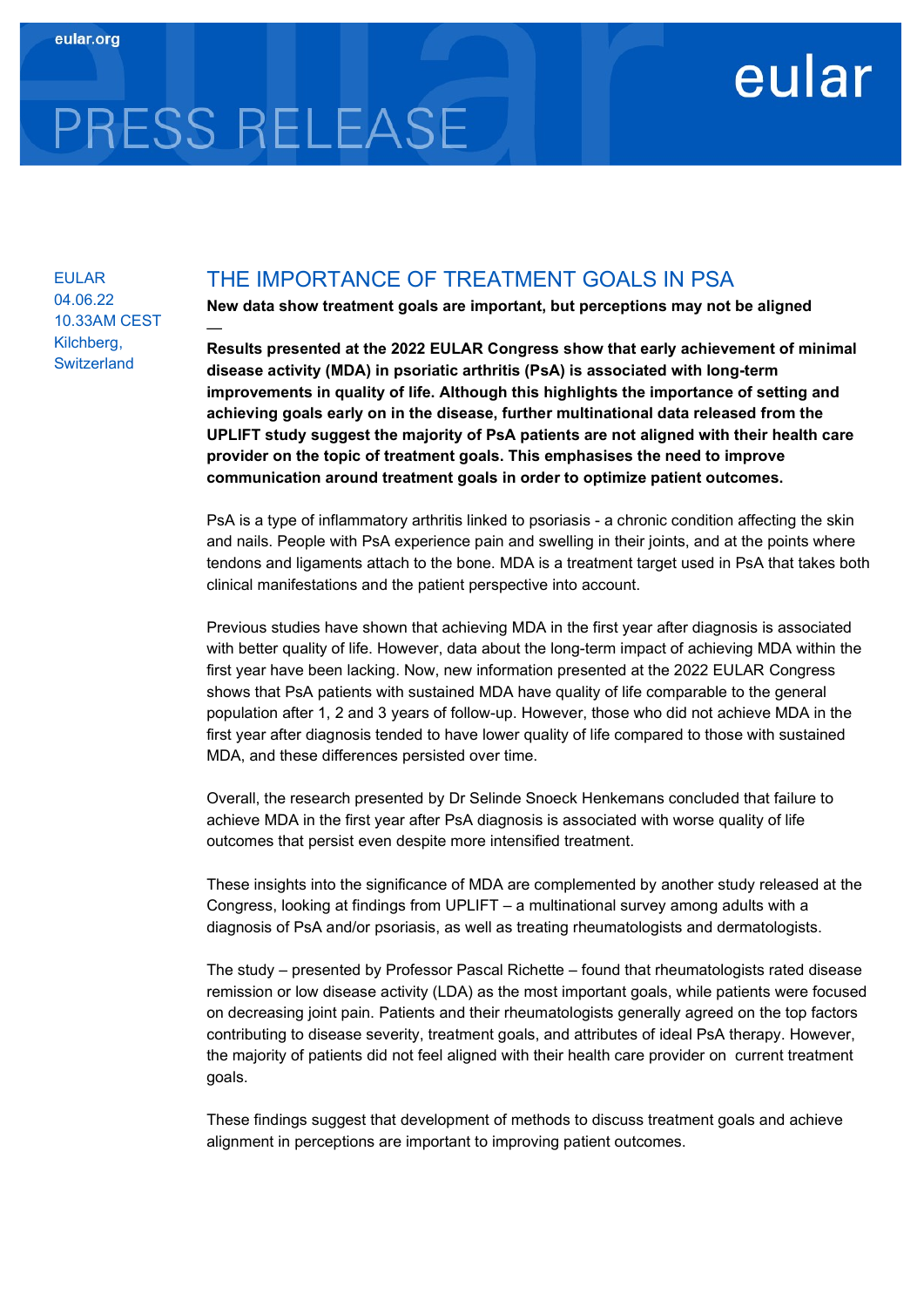#### Source

Snoeck Henkemans S, et al. Early achievement of minimal disease activity in psoriatic arthritis is associated with long-term improvements in quality of life. Presented at EULAR 2022; abstract OP0028.

Richette P, et al. Are Patients' and Rheumatologists' Perceptions of the Burden and Treatment of Psoriatic Arthritis Aligned? Results From the UPLIFT Survey. Presented at EULAR 2022; poster POS0309.

#### About EULAR

EULAR – the European Alliance of Associations for Rheumatology – is the European umbrella organisation representing scientific societies, health professional associations and organisations for people with rheumatic and musculoskeletal diseases (RMDs). EULAR aims to reduce the burden of RMDs on individuals and society and to improve the treatment, prevention and rehabilitation of RMDs. To this end, EULAR fosters excellence in education and research in the field of rheumatology. It promotes the translation of research advances into daily care and fights for the recognition of the needs of people with RMDs by the EU institutions through advocacy action.

#### About the EULAR European Congress of Rheumatology

Since its introduction in 2000, the annual EULAR European Congress of Rheumatology has become the primary platform for exchange of scientific and clinical information in Europe. It is also a renowned forum for interaction between medical doctors, scientists, people with arthritis/rheumatism, health professionals and representatives of the pharmaceutical industry worldwide. The EULAR congress is usually held in June in one of the major cities in Europe.

The scientific programme covers a wide range of topics on clinical innovations, clinical, translational and basic science. Meetings set up by associations of people with arthritis/rheumatism, health professionals and the health care industry complement the programme. The poster sessions, offering lively interaction between presenters and participants, are regarded by many as the heart of the congress.

Over the years, the EULAR Congress has gained a reputation of being a most innovative platform for the practicing physician particularly with respect to the acquisition of information on novel clinical research. The congress attracts more than 18,000 delegates from more than 130 countries.

The aim of the EULAR European Congress of Rheumatology is to provide a forum of the highest standard for scientific, both clinical and basic, educational, and social exchange between professionals involved in rheumatology, liaising with patient organisations, in order to achieve progress in the clinical care of people with rheumatic diseases.

#### Contact

EULAR Communications, communications@eular.org, Tel. +41 44 716 30 30

#### Notes to Editors

EULAR Recommendations EULAR Strategy

eular.org